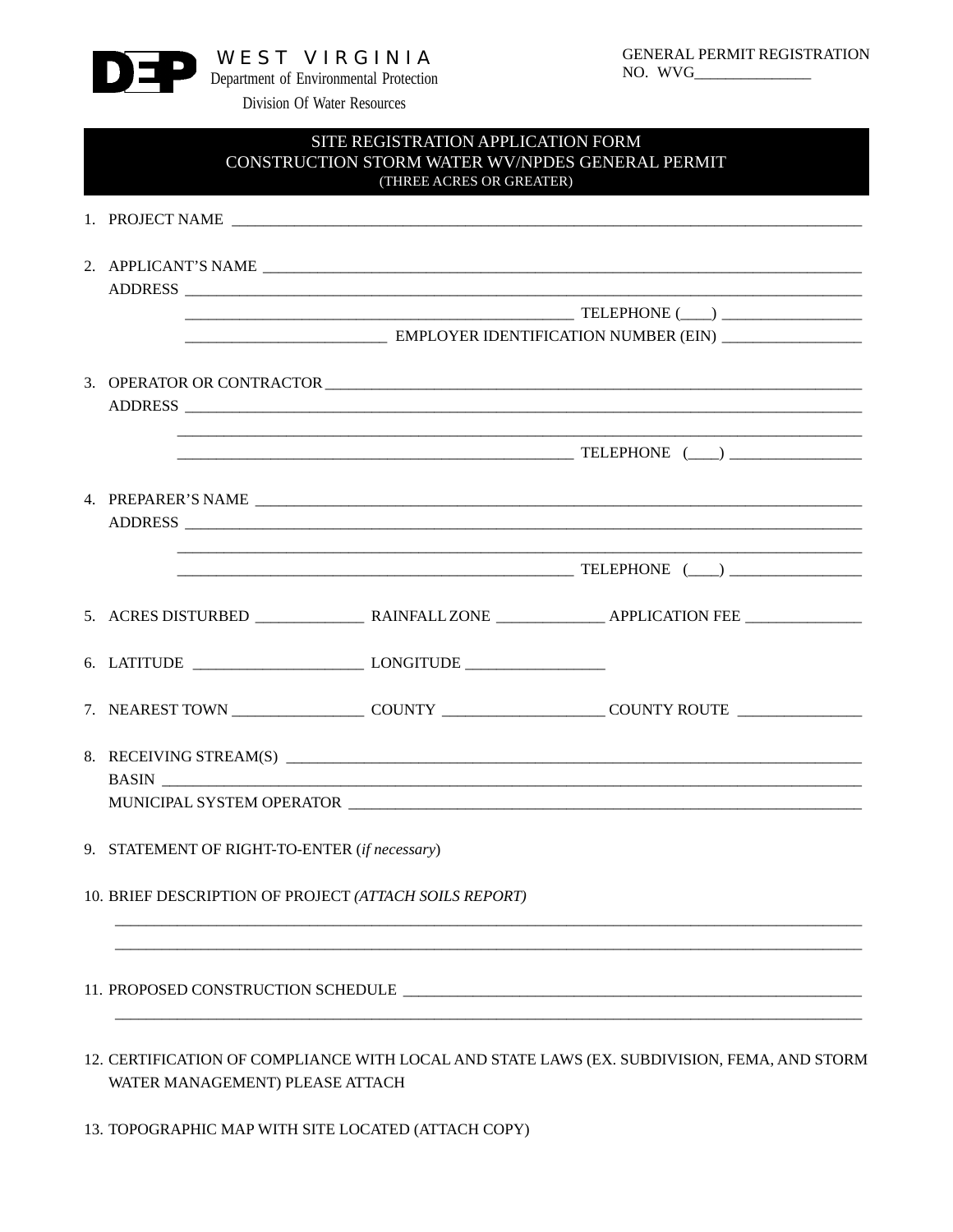- 14. DETAILED SITE MAP OF TEMPORARY SEDIMENT CONTROLS (ATTACH)
- 15. NARRATIVE DESCRIPTION OF SEDIMENT AND EROSION CONTROL AND SEQUENCE OF EVENTS (SEE **INSTRUCTIONS) USE ADDITIONAL PAGES IF NECESSARY** 16. SITE MAP OF THE FINAL CONDITIONS SHOWING THE STORM WATER MANAGEMENT FACILITIES (ATTACH) 17. INCREASE IN IMPERVIOUS AREA: FROM TO SOFT NEW IMPERVIOUS AREA AS A PERCENTAGE OF PROJECT AREA PRE AND POST DEVELOPMENT PEAK DISCHARGES FOR 1YR/24 HOUR STORM 18. NARRATIVE DESCRIPTION OF THE FINAL STORM WATER MANAGEMENT AND POLLUTION PREVENTION (ATTACH ADDITIONAL PAGES IF NECESSARY)
- 19. GROUNDWATER PROTECTION PLAN (EITHER KEEP ON SITE OR SUBMIT WITH SWPPP FOR REVIEW) SEE **INSTRUCTIONS**

BY COMPLETING AND SUBMITTING THIS APPLICATION, I HAVE REVIEWED AND UNDERSTAND AND AGREE TO THE TERMS AND CONDITIONS OF THE GENERAL PERMIT ISSUED ON NOVEMBER 5, 2002. I UNDERSTAND THAT PROVISIONS OF THE PERMIT ARE ENFORCEABLE BY LAW. VIOLATION OF ANY TERM AND CONDITION OF THE GENERAL PERMIT AND/OR OTHER APPLICABLE LAW OR REGULATIONS CAN LEAD TO ENFORCE-MENT ACTION.